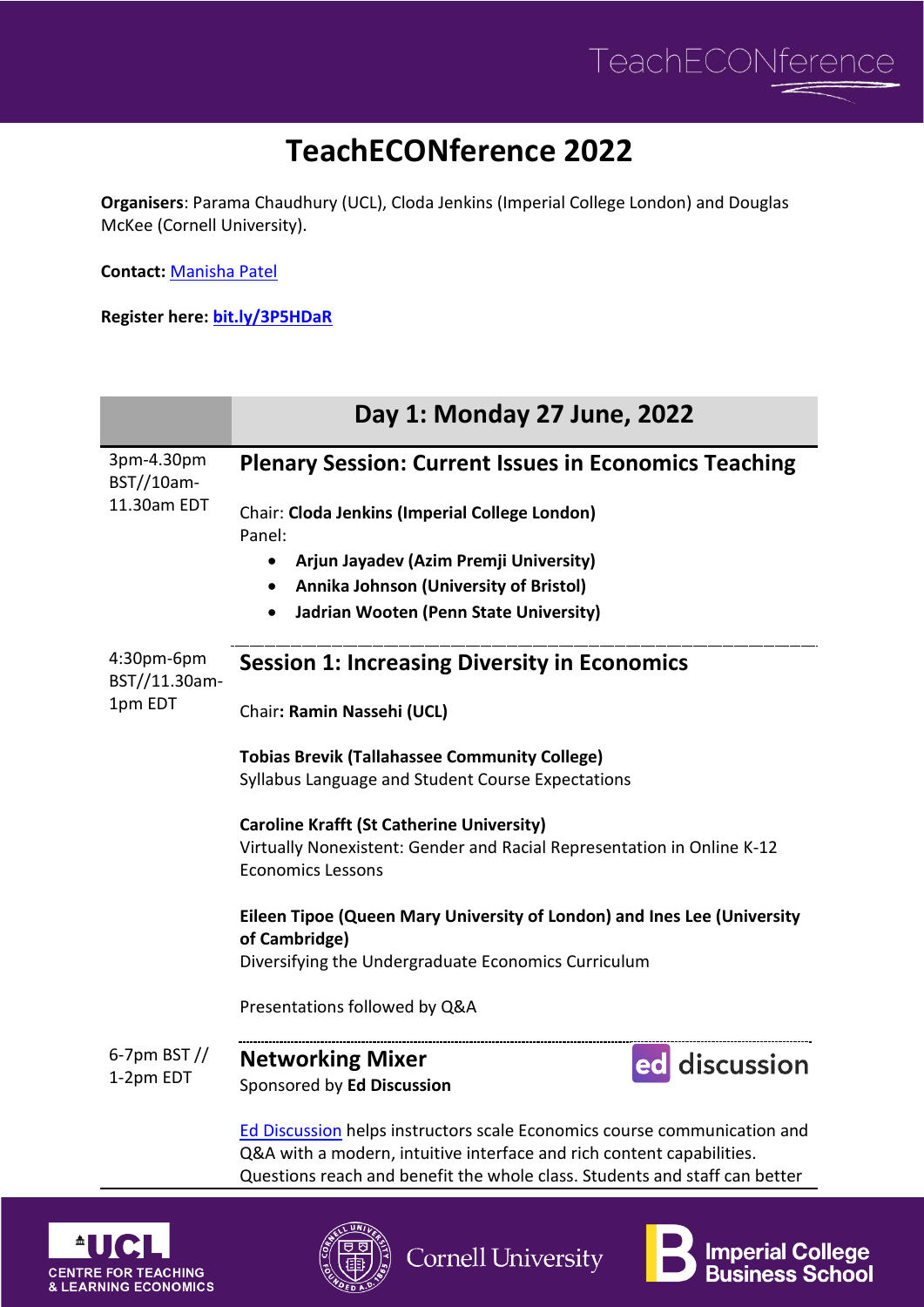

express ideas and post math, runnable code, image annotations and beyond. Less emails, more time saved. We'll show you how Ed Discussion works with Economics Education today!

|                                         | Day 2: Tuesday 28 June, 2022                                                                                                                                                                                              |
|-----------------------------------------|---------------------------------------------------------------------------------------------------------------------------------------------------------------------------------------------------------------------------|
| 3pm-4.30pm<br>BST//10am-<br>11.30am EDT | Session 2: Active Learning - In-person and Online                                                                                                                                                                         |
|                                         | <b>Chair: George Orlov (Cornell University)</b>                                                                                                                                                                           |
|                                         | Jiasheng (Ray) Zhu (Duke Kunshan University), Sarah Jacobson (Williams<br>College) and Luyao Zhang (Duke Kunshan University)<br>The Right Tool for the Job: Matching Active Learning Techniques to<br>Learning Objectives |
|                                         | Zachary Goodman and Melissa Famulari (UC San Diego)<br>The effect of a supplementary videos on learning in intermediate<br>microeconomics                                                                                 |
|                                         | <b>Alexander Squires (University of Manchester)</b><br>Promoting Student-Lecturer Interactions in Large Lectures                                                                                                          |
|                                         | Presentations followed by Q&A                                                                                                                                                                                             |
| 4:30pm-6pm<br>BST//11.30am-<br>1pm EDT  | <b>Session 3: New Ideas in Assessment and Feedback</b>                                                                                                                                                                    |
|                                         | Chair: Parama Chaudhury (UCL)                                                                                                                                                                                             |
|                                         | Petar Stankov (Royal Holloway, University of London)<br>Are Exams Authentic Assessment?                                                                                                                                   |
|                                         | David Nicol and Lovleen Kushwah (University of Glasgow)<br>Enhancing learner autonomy and supervisor feedback: Making students'<br>inner feedback explicit during research thesis writing                                 |
|                                         | <b>Vivien Burrows (University of Reading)</b><br>Designing assessment tasks to promote learning - building on student<br>interests and experiences                                                                        |
|                                         | Presentations followed by Q&A                                                                                                                                                                                             |







**Cornell University**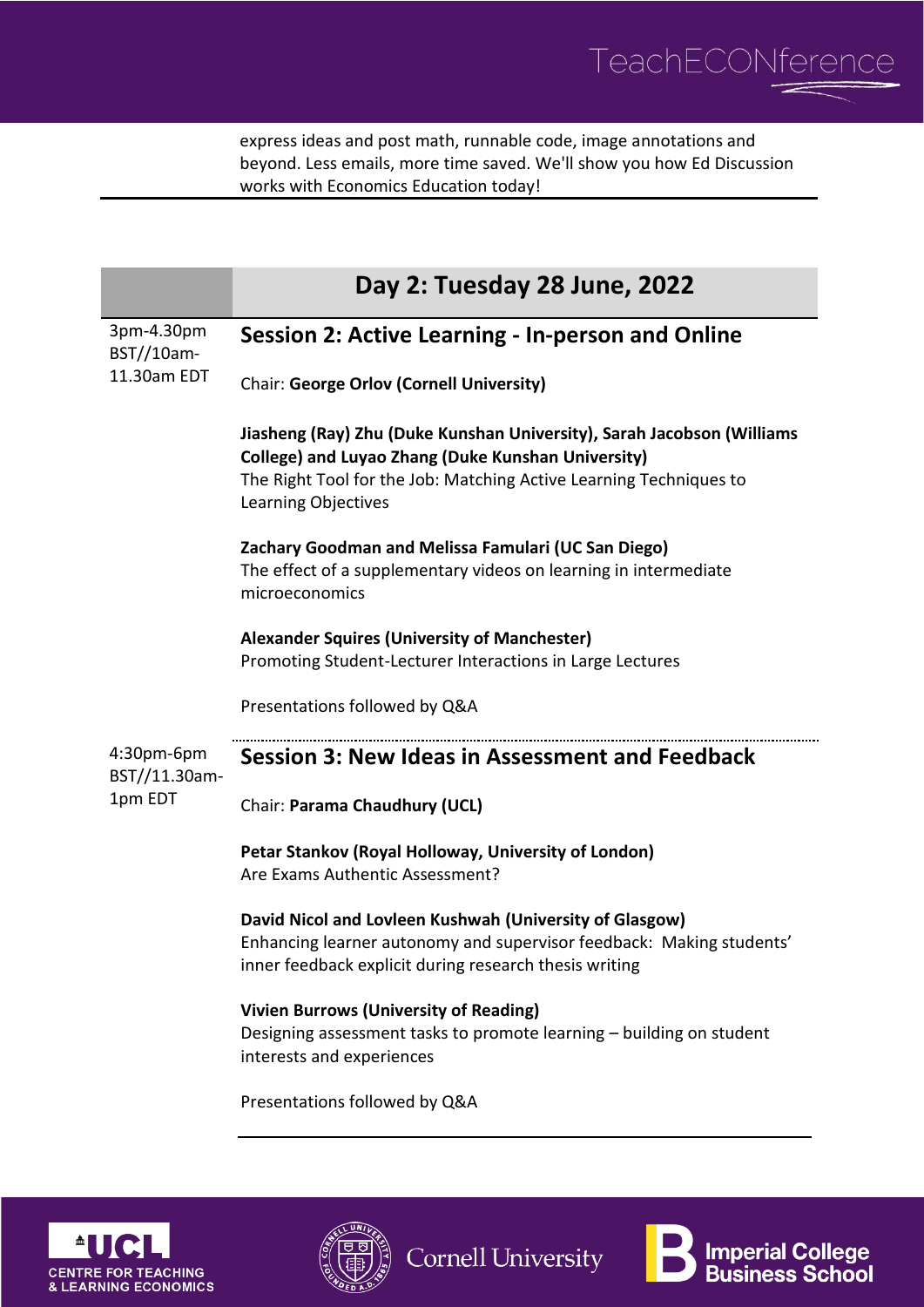

**Imperial College<br>Business School** 

| 6-7pm BST $\frac{1}{2}$<br>1-2pm EDT | <b>Networking Mixer</b>              |
|--------------------------------------|--------------------------------------|
|                                      | Sponsored by Royal Economics Society |
|                                      |                                      |



The Royal Economic Society is one of the oldest economic associations in the world with over 6,000 members worldwide. With an aim of promoting the study of economic science, we welcome membership to all who share our aims and objectives. Through our various activities, such as our 2 peerreviewed journals, our popular annual conference, a founding member of the Discover Economics campaign and more, we hope to be able to enhance the visibility of economics, support economists and improve diversity.

|                                         | Day 3: Wednesday 29 June, 2022                                                                                                                                                                     |
|-----------------------------------------|----------------------------------------------------------------------------------------------------------------------------------------------------------------------------------------------------|
| 3pm-4.30pm<br>BST//10am-<br>11.30am EDT | Session 4: Incorporating Real-World Data and<br><b>Experiences into Our Courses</b>                                                                                                                |
|                                         | Chair: Silvia Dal Bianco (UCL)                                                                                                                                                                     |
|                                         | Emma Bojinova (University of Connecticut) and Gil Kim (California State<br>University)<br>Using Real Data to Improve Student Learning Outcomes in Economic<br>Courses: Does This Benefit Students? |
|                                         | Gosia Mitka and Luc Bridet (University of St Andrew's)<br>Vertically Integrated Projects as an experiential student-centric approach<br>to learning economics                                      |
|                                         | <b>Nazanin Khazra (University of Toronto)</b><br>The Invisible Data: Helping Students Capitalize on Publicly Available<br>Satellite Imagery                                                        |
|                                         | Presentations followed by Q&A                                                                                                                                                                      |
| 4:30pm-6pm<br>BST//11.30am-<br>1pm EDT  | Panel: Why and how to teach students to tell<br>economics stories with data                                                                                                                        |
|                                         | <b>Chair: Douglas McKee (Cornell University)</b><br>Panel:<br>Diego Mendez Carbajo (Federal Reserve Bank of St Louis)<br>$\bullet$                                                                 |
|                                         | Rose Tan (LinkedIn)<br>$\bullet$<br><b>Thomas Viegas (Bank of England)</b>                                                                                                                         |
|                                         | $\sqrt{100}$                                                                                                                                                                                       |

**Cornell University** 

**CENTRE FOR TEACHING & LEARNING ECONOMICS**